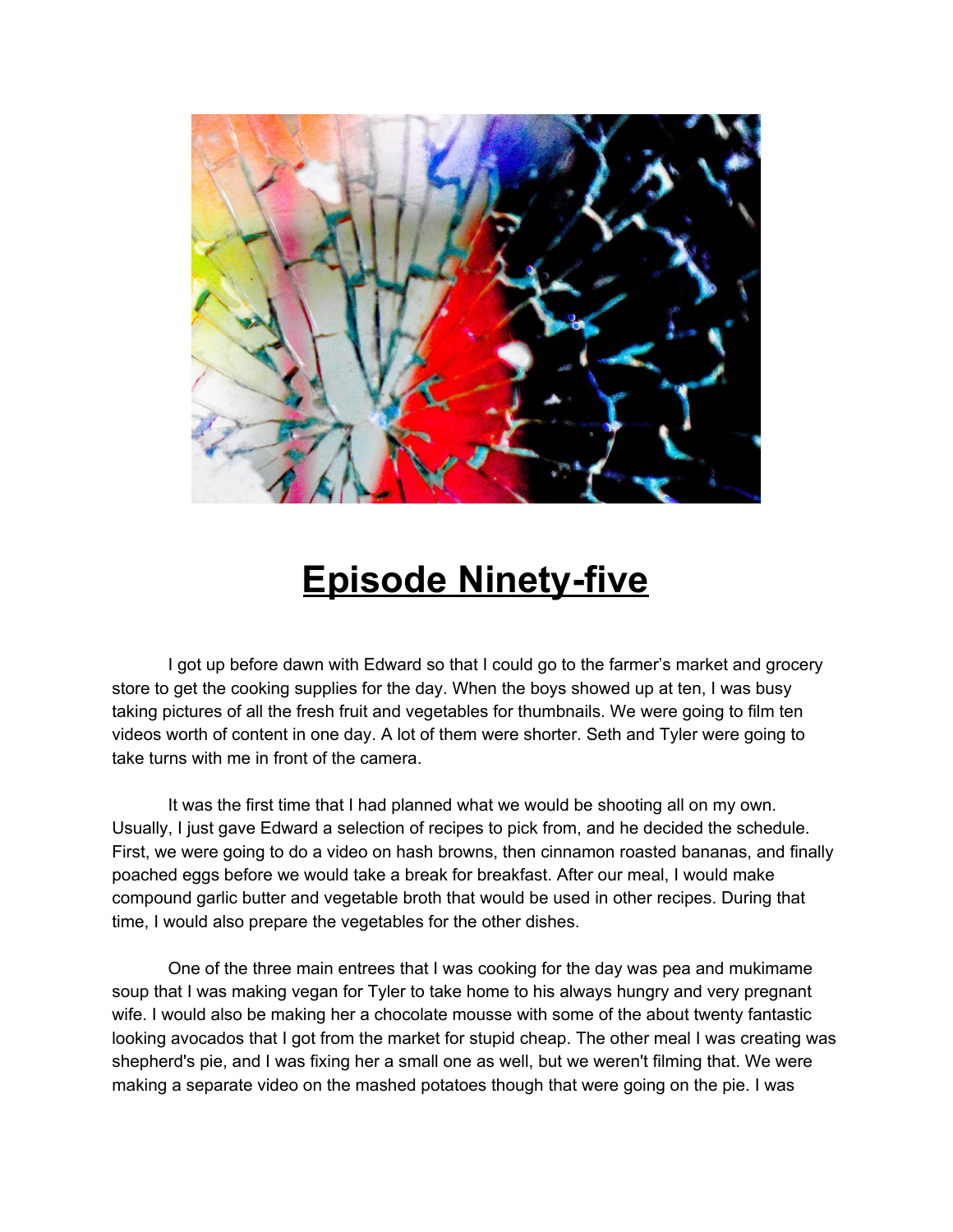going to make a few small ones to freeze to have later. Seth would be taking the one we were cooking home for his leftovers. He was very excited.

The final dish I was preparing especially for Edward so that he could have it when he got home from the set that evening. Garlic butter filet steak bites with roasted baby butter potatoes and portobello mushrooms, all cooked in the same massive cast-iron skillet.

"I love how this place always smells like coffee," Seth said when he came in, putting his camera equip down on the couch. Edward had most of his stuff out for them to use as well.

"Coffee is on the table. The schedule for the day is on there as well if you want to check it out. Let me know if I need to allow more time for the setup and stuff," I mumbled, putting my own camera away so that I could go to wash my hands. "It's my first time trying, but I tried to keep in mind how Edward does it."

"No, looks doable," Tyler stated, nodding his head. "You plan more breaks than Eddie does."

"Well, I imagine there is more cleaning involved with this than his normal shoots," I replied, giving him a small smile. "Sorry, you're probably going to have to help me wash dishes. We've got a lot to cook today."

"Meh," he waved me off after making a little sound in his throat. "Your sink is big, and your dishwasher is nice. It's fine," he answered as he walked to the fridge to pick one of the creamers. "Who's going to be in what?"

"You decide."

"Rock, paper, scissors?" Seth asked his friend as he brought him a clean mug. He agreed with a nod, putting the creamer and his own cup on the table. "One, two, three, shoot." Tyler threw up a piece of paper while he was a rock. "Alright. You go first."

"Cool. I like bananas," he commented, pleased.

I was actually glad that Tyler was starting. Since we had been in the video together the night before, I knew how he was going to be without Eddie. I wasn't sure about Seth yet. We had been in other videos together, but always with his boss being the loudest guy in the room.

The gentlemen took over the director's duties when they were behind the cameras. It was so easy to get in the flow with them. They had their own actors' masks. Tyler was good about asking questions that I hadn't thought to answer. Seth was actually pretty handy in the kitchen, especially with a knife. He kept claiming that he wasn't a very great cook, but I didn't think that was the case at all.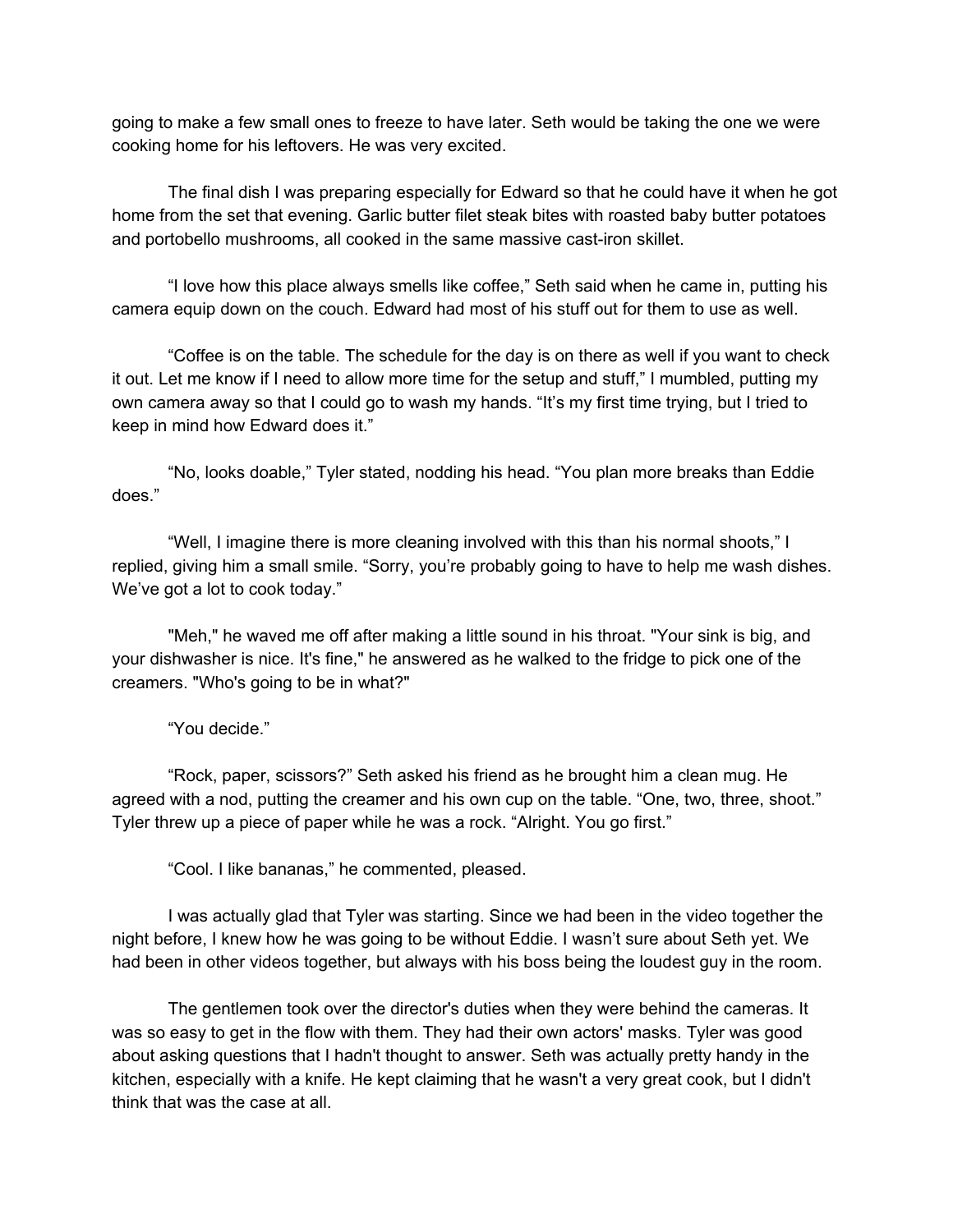We had breakfast by the pool out in the sunshine. I had made more coffee and brought out the orange juice as well. To go with our eggs, I sliced up avocados, fresh tomatoes, and toasted some Italian bread. Tyler destroyed one of the cinnamon roasted bananas before I even got to the table.

"I could eat this every day," he moaned over another one.

"Stop making those noises while shoving something so phallic in your mouth," Seth exclaimed as he made a little face at his friend. Tyler made one back, shoving half into his mouth at once. I giggled to myself at their display as I dashed hot sauce over my eggs.

"Thank you for breakfast," Tyler mumbled, grinning a little, his mouth still full.

"Well, you both certainly helped, and we're all going to get paid a lot of money to do it. So… you're welcome!" I laughed. He chuckled as well.

"You seem to be in a better mood than you were yesterday," he offered, putting salt on his tomatoes. "You seemed a little down."

"I'm just feeling more isolated than I expected. I'm in a new place, doing new things, and I love it. But I miss my friends. And so much has happened lately that is overwhelming. My husband worked a lot, too. He traveled overseas and spent a lot of time in Europe. But I could run to a whole host of people who would happily invite me over to drink and play games. Party. I don't know anyone here. I kind of panicked the other day when it hit me."

"Yeah, you do," Seth countered. "You have friends here."

"You know us. You can call us anytime," Tyler smiled. "And Lauren, too."

I smiled as well. "Yes. You are. You're right."

"I understand what you mean, though," he said, pursing his lips to one side of his mouth for a minute. "Your roommate is like your Seth or Jasper, huh?"

"Yeah," I nodded. "She's making plans to open an office here in a couple of years. I have no idea when all this is going to happen yet, but I know when she gets here, it'll help my sanity one hundred thousand percent. I need my live-in therapist apparently."

"Anytime you wanna come tag along with our videos, you can," Seth offered happily. "If you just want to get out of the house and have some fun. We both love filming with you."

"Thank you. I will keep that in mind."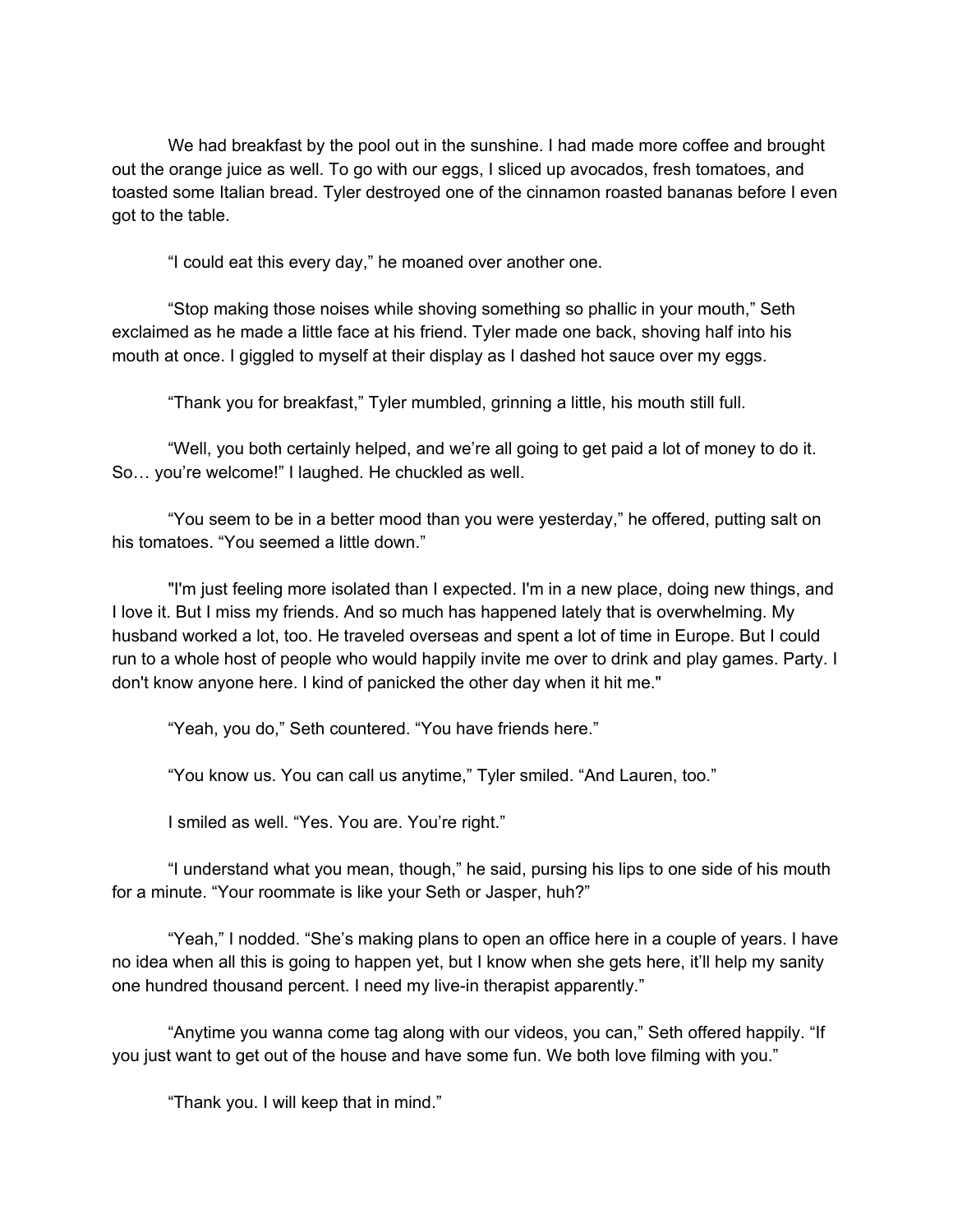"We'll send you our shooting schedules from now on, and you can maybe decide in advance what you want to do," he suggested, smiling at me charmingly. "I've got some abandoned places that I'm going to film at soon that I think you'd seriously love."

"Honestly, I'm glad Eddie wanted me to check up on you yesterday-" I turned my head quickly to look at Tyler. His eyes got big. "You did not know that. I should not have said that... I wasn't supposed to. I'm sorry, I mean, I wanted to take you out to say thank you. It's just that I wasn't planning on it yet. But it worked out for the best, I think because the video last night was great and-"

"Dude, you sound like Eddie when you're nervous," Seth snorted. "He can't control his mouth either."

"Shut up," he murmured under his breath. "I don't want to get him in trouble."

"Why would that get him in trouble?" I asked carefully.

"Because he said you weren't too happy about the idea of needing a babysitter." I wondered how much of the conversation he actually told his friend. I gave a little sigh as I tilted my head to the side. "Are you angry?"

"No. I had a great time yesterday, and I'm glad that it happened. I do wish that I didn't need someone to keep me company, but that's a 'me' issue, not his. But I know it's because he cares. Thank you for being a good friend to him. It made him feel better," I replied, giving him a little smile.

Tyler reached over and pulled me into a surprising hug. He patted my back gently. "I had a great time, too. You don't need a babysitter, you need a friend. We all need friends."

"I'm sorry. I must seem insane for whining about anything." I rolled my eyes at myself, shaking my head. "I probably seem like I have this perfect life now where I have everything."

"Nah," Seth answered, shaking his head. He was talking with his hands, a piece of toast in between his fingers. "I mean, if people were just looking at the Buzzfeed articles, they might think that. I don't know what all you went through before I met you, but I know it was no cakewalk. You're one of the strongest, toughest ladies that I've ever met. I think a lot of your walls have started to come down, though."

"But that's not a bad thing," Tyler added quickly.

"No, not at all. Walls have to get torn down so that new things can be built. It's just the deconstruction process is usually really messy," he answered wisely. "Yours has got to be crazy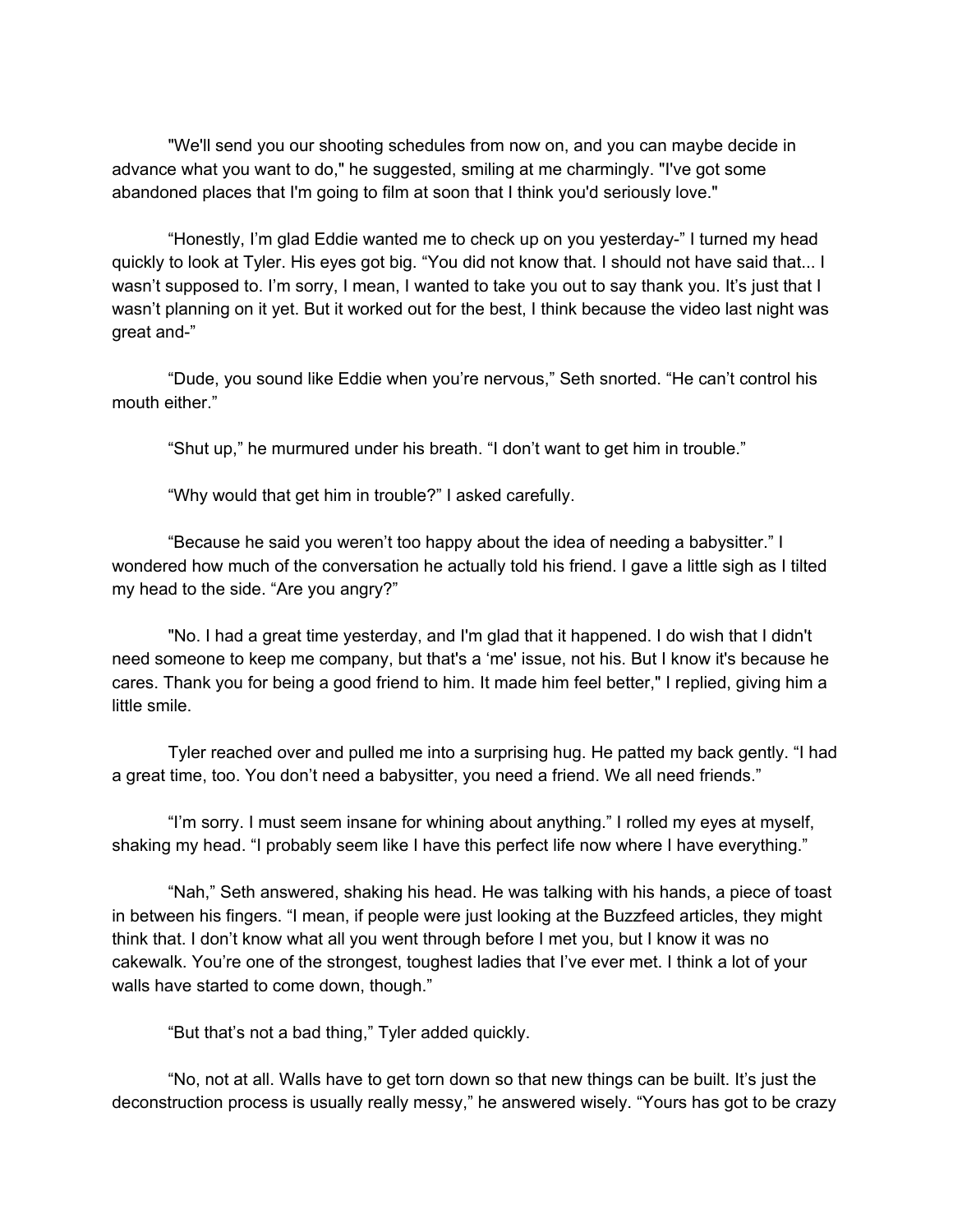chaotic. I can't honestly imagine thinking your entire life, 'I've gotta be super hard because no one gives a fuck about me' and then finding out that not only you were wanted by a father that appears by all accounts like the perfect dad, but the people who didn't care… just fucking hid you out of… what, racism? Spite?" He stabbed the corner of his toast in this poached egg. "Assholes."

"Seth," Tyler whispered, looking down at the table with huge eyes.

I swiftly shook my head, blushing a little. "No, it's fine. He's exactly right. I was hidden away, and I worked my ass off to please a grandmother who was bitter and angry. It was only out of some obligation that she kept me. Most of the extra things that I did as a child were because of my best friend's mom. Because she loved me more. She sponsored my gymnastics, my dance. She'd buy me clothes and give them to me every time that I would visit because my grandmother bought me so few new ones," I overshared some of my life story with them. "I've never been away from Alice this long. It helped to see her in Washington. Eddie was so great about that."

Both of our friends smiled. "He would do anything to make you happy," Seth said, grinning at me a little more before it turned into a smirk. "Man, I wanted to ask for your number so bad when I first met you. Dude literally growled at me," he laughed.

"You did not," I laughed awkwardly, surprised by his admission.

His face scrunched up. "Uh, yeah? You make me feel tall, and our kids would probably have the nicest tan," he joked. I snorted, looking away from him. "Nah. It's cool, though. It probably would hurt my ego to date someone who knew more about serial killers than me."

"Who are you complimenting or insulting there?" Tyler asked, raising his eyebrow before shaking his head. He took another bite of bananas. "I'm glad that I know how to make these," he mumbled to himself.

Seth rolled his eyes, taking another pile of hash browns for his plates. "It's complimenting her, insulting me. I have so much to learn. She's like… the master. By the way, are you ready to get serious about that? Eddie says it's a go once Jasper gets here because he wants nothing to do with it."

I snorted again. Gently, I rubbed my hand over my forehead. "I don't blame him. Yeah, are we going to do something dedicated to killers? Are we really going to do Serial killer storytime?"

"Yeah, it's a start at least. See if they like it and branch out. How many episodes should we do? We can film them all in the same day and maybe do one a week?" He offered up, reaching for the ketchup. He shrugs. "We can see how it goes."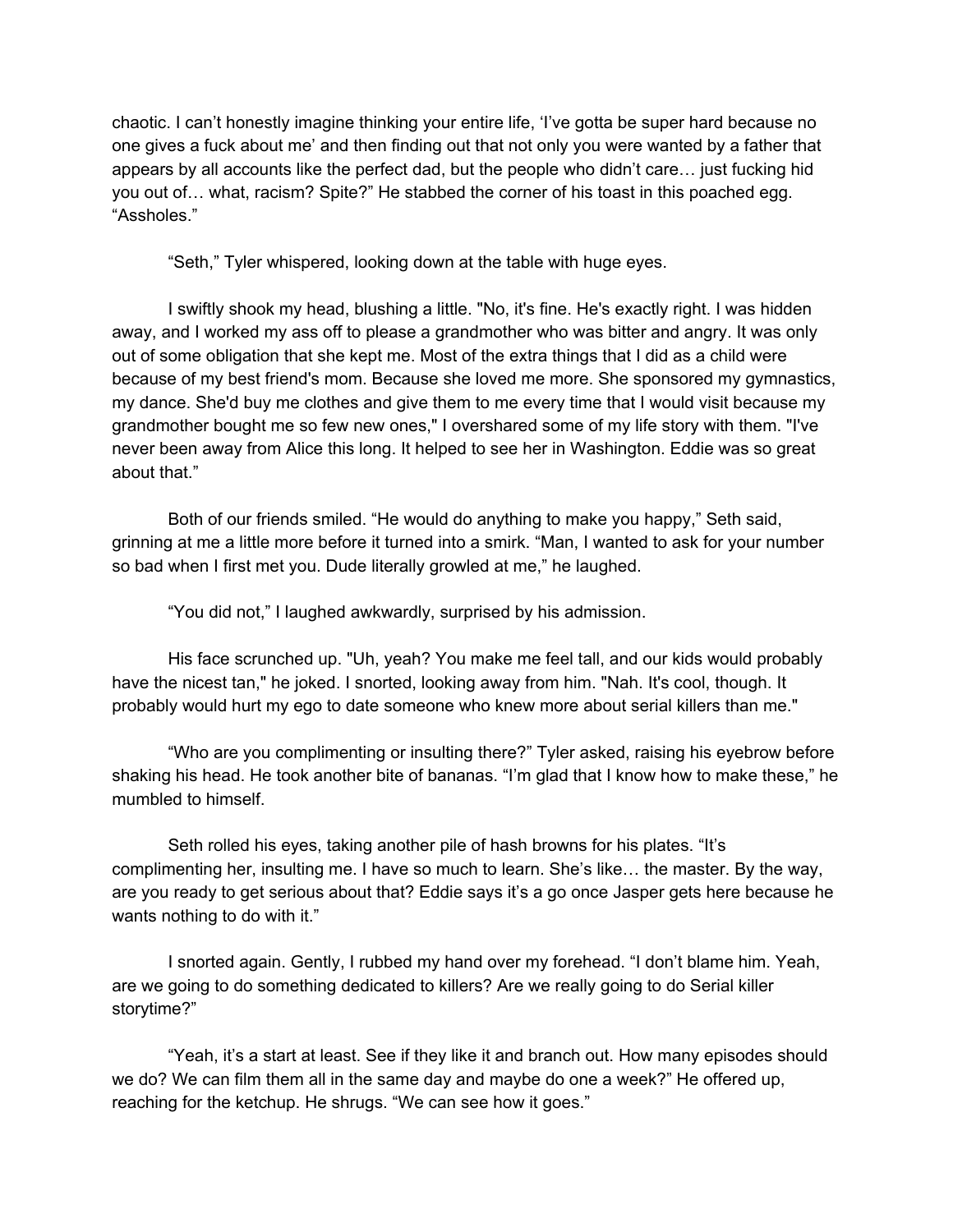"How are we going to do it? One killer per episode?"

Seth pursed his lips as he thought about it. "Mm, yeah. Let's be focused. We want it to be tight. Probably fifteen to thirty minutes per episode, but we'll worry about that part in editing. That's our job. You just talk all you want."

"You'll get plenty of stuff for bonus content if they like it," Tyler replied as he poured ketchup on his eggs.

"How are we going to do the research?" I asked next, taking a bite of the potatoes. This was the part I was good at.

Holding a finger up, he chewed before answering. "You could do one, I could do one. Split it up. Alternate," Seth murmured as he wiped his mouth.

"Okay," I replied thoughtfully. "We probably don't want to film a ton to start. How many episodes do you think we could film in a single day?"

"Uh… five or six," Tyler offered up. "Spend about an hour or so on each." He was the best at the technical stuff between us.

"So, go with six. I do three, you do three. Do you have any idea on who you'd like to cover? Are we doing strictly serial killers, or are we going over murderers in general?" I pulled out my phone so that I could write some quick notes in our file.

"I hate how weirdly specific it can get," he muttered under his breath, looking over at Seth. "I'm glad Jasper's coming, too. It means I can do less of that shit too. I mean, I don't hate it as much as the boss does, but like, y'all are oddly giddy."

He ignored him. "We'll stick with the serial killer theme, then branch out from there. I've got plans if this goes well. Stuff we can do together. If you wanna keep sharing your crime knowledge with me, anyway."

I smiled widely. "For sure. Alright, we'll look at a list later, and you and I will make our picks on who we want to research."

Seth fist-bumped me, obviously very pleased. Then he shoved an entire poached egg in his mouth on the corner of a piece of toast. I giggled as he made a mess.

"I don't think that I could really write a script for that, I'd go off it too much. So, I think I'll make, like, bullet point note lists with things that I want to cover about each of them. I'll share them with you before the episode, that way you can see if I need to add or take anything out."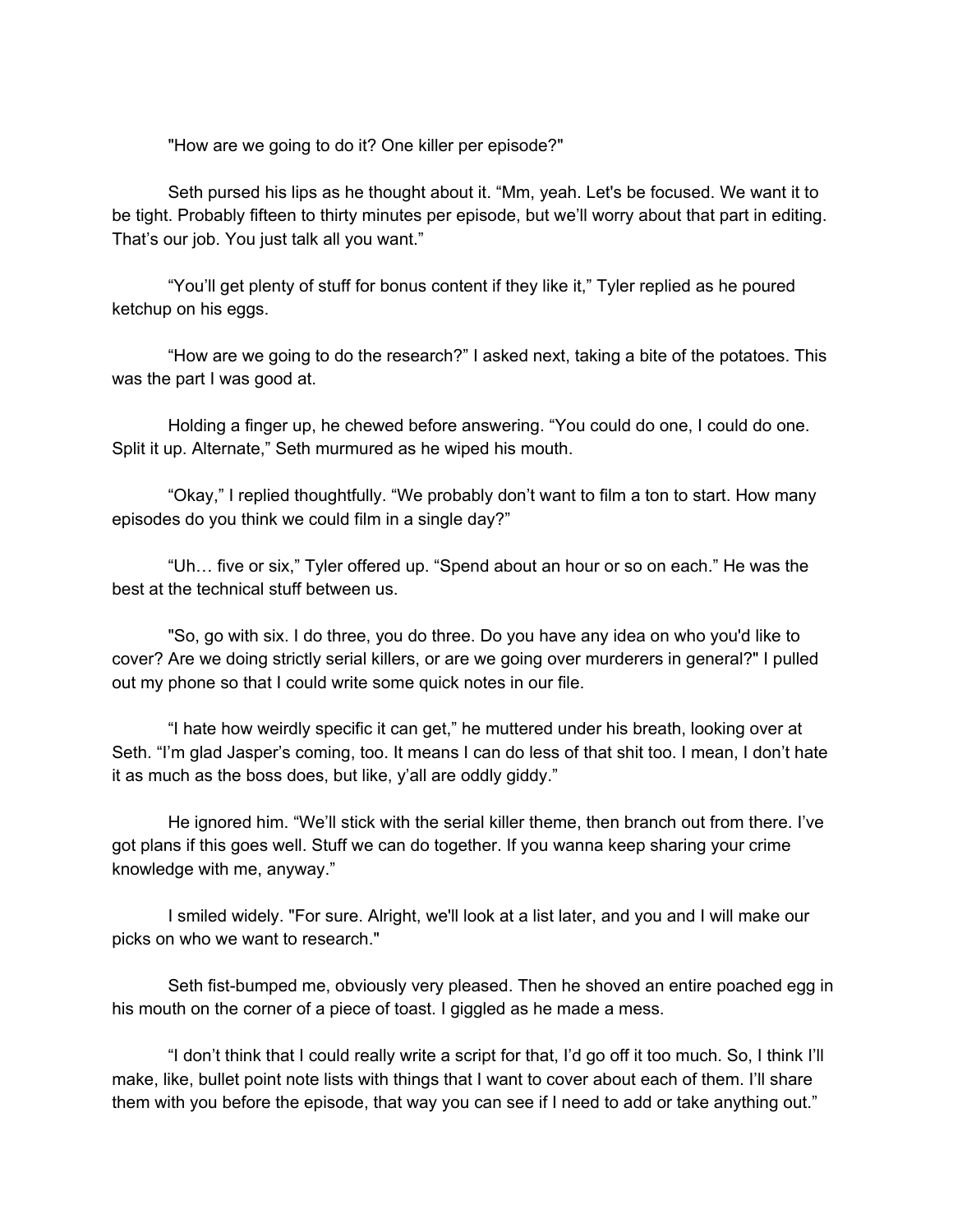"Perfect," he mumbled through his food. His lips were stained yellow.

We had made the broth, butter, and mashed potatoes when I got a phone call from Edward. Tyler was at the sink washing dishes while Seth was changing out SD cards and batteries in the cameras.

"Hello, my love," he said too brightly into the phone right away. "Guess what?"

"What?" I asked in a laugh. I was expecting him to say that he either found a new video game to play while bored in his trailer or that he tried a new food truck with Sarah for lunch that he wanted me to try as well. Maybe he got offered another role.

"The set caught fire today!"

"What?!" I shouted, confused by his cheerfulness.

"Remember the electrical problems yesterday? It was causing shorts. Turns out it was the air conditioners."

"Oh, no! Is everyone okay?"

"Yeah," he chuckled. "But there was smoke fucking everywhere. So, guess what the good news is?"

I shook my head a little to myself. "What's that?"

"I get at least two unexpected days off while they get that fixed. Filming has halted for today, and that's the earliest that they'll have it fixed by. Blew a bunch of wiring on the set. So, still cooking?"

"Yup," I grinned widely to myself, leaning against the island as I bit my bottom lip.

"Oh, may I join you?"

"Mm, you absolutely may."

"Good. I'm fucking starving," Edward chuckled again, obviously in an excellent mood. "I'll be home in a tick. I love you."

It felt like my whole face just lit up, just thinking about how excited he was to come home to me. "I love you, too," I said before we hung up, smiling at my phone.